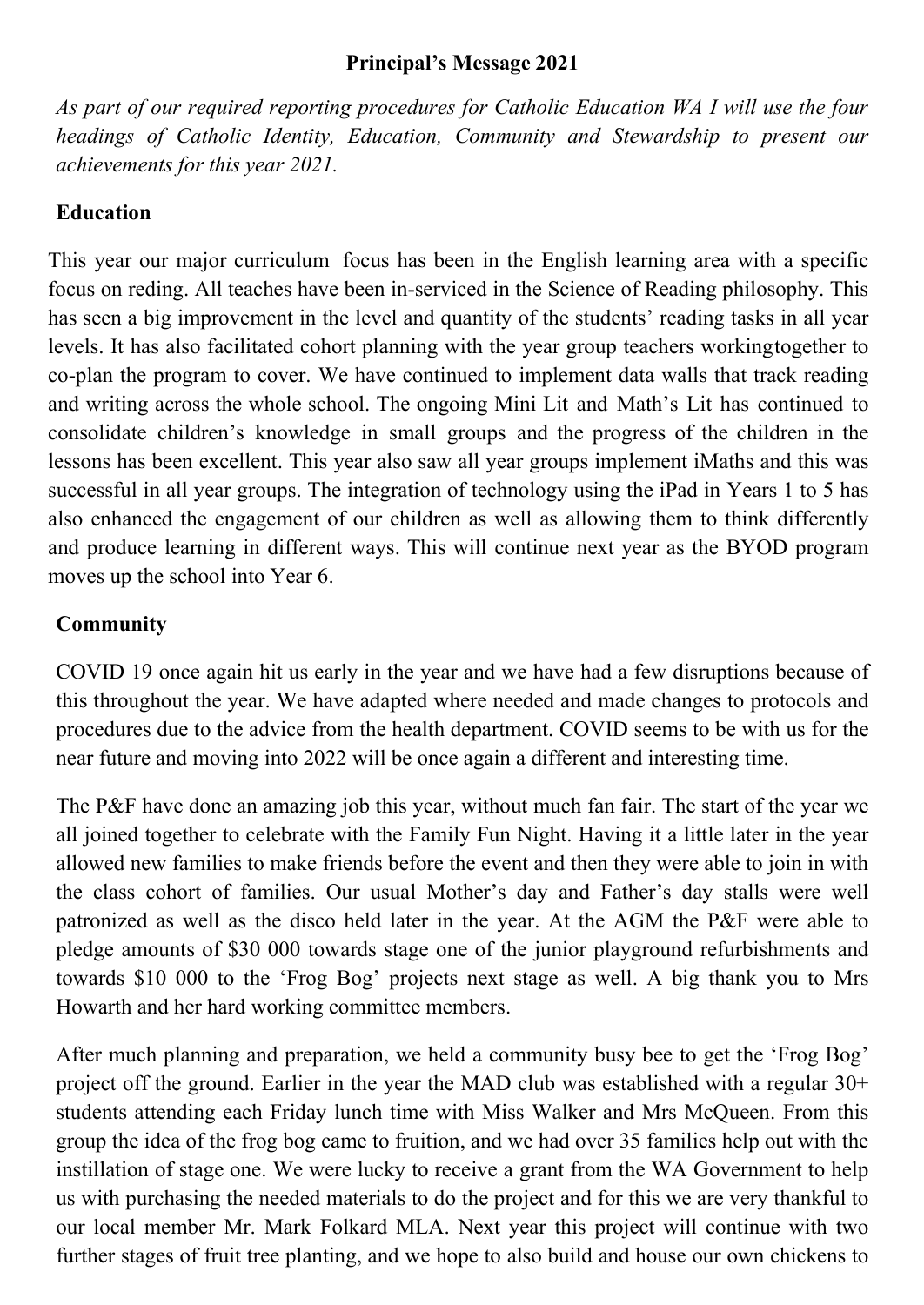use up our scraps from lunch time.

## **Stewardship**

With many schools in WA finding, it hard to balance their budgets, we have been fortunate this year to have been able to work with a balanced budget and compete some major works needed around the school. A lot of this has been because of the careful and meticulous work of Mrs Henderson our school Finance office supported by Mr Rafferty our School Advisory Council treasurer.

Our hard-working school board (Now named School Advisory Council) made some major changes with our uniform this year after consultation and a lot of discussion. These changes will phase in over the next two years.

We have a new sign finally installed on Marmion St to advertise the school. This is the culmination of 18 months of planning and applications with the City of Joondalup. Special thank you to Fr George for allowing the sign to be installed on the Salvotorians land and also Mr. Mayvis for donating his electrical skills to the setup.

Our online presents on Facebook, Instagram and Twitter have been a big focus this year and has really put our information out in the community in a very positive way. Special thanks to Mrs. Ward and Mrs Admans who have implemented all these improvements.

We also recently teamed up with Prendiville College and St Simon Peter Catholic Primary school in a cross-campus Facebook promotion through the help of CEWA marketing. We hope that this will promote Catholic Education throughout the local area and lead to future enrolments as well as highlight our Catholic high school.

A huge thank you to Mr. Jacob and all of or School Advisory Council members. Gareth has been a driving force behind the council with ideas and support in many quarters from our other Council members during the year, thank you.

## **Catholic Identity**

Once again, this year the sacramental process has aligned itself with that of the Perth Diocese Guidelines by being, Parish based, school supported, and family focused. With the support of Fr Francis, Fr Marius and the parish we were able to complete all of the sacraments by the end of October. Through the hard work of Mr Purcell and the sacramental years teachers all of the meetings, workshops and retreats were well received and patronized. We have been very blessed this year in having Fr Francis and Fr Marius as our school priests sharing the role through the year. Both priests have been regular participants in allactivities at the school, being whole school masses, reconciliation, class masses, sacramental talks and playground visits. Their presence has helped us by giving spiritual and moral guidance as well as support.

I sincerely thank all of our **staff**. I acknowledge both the collective and individual